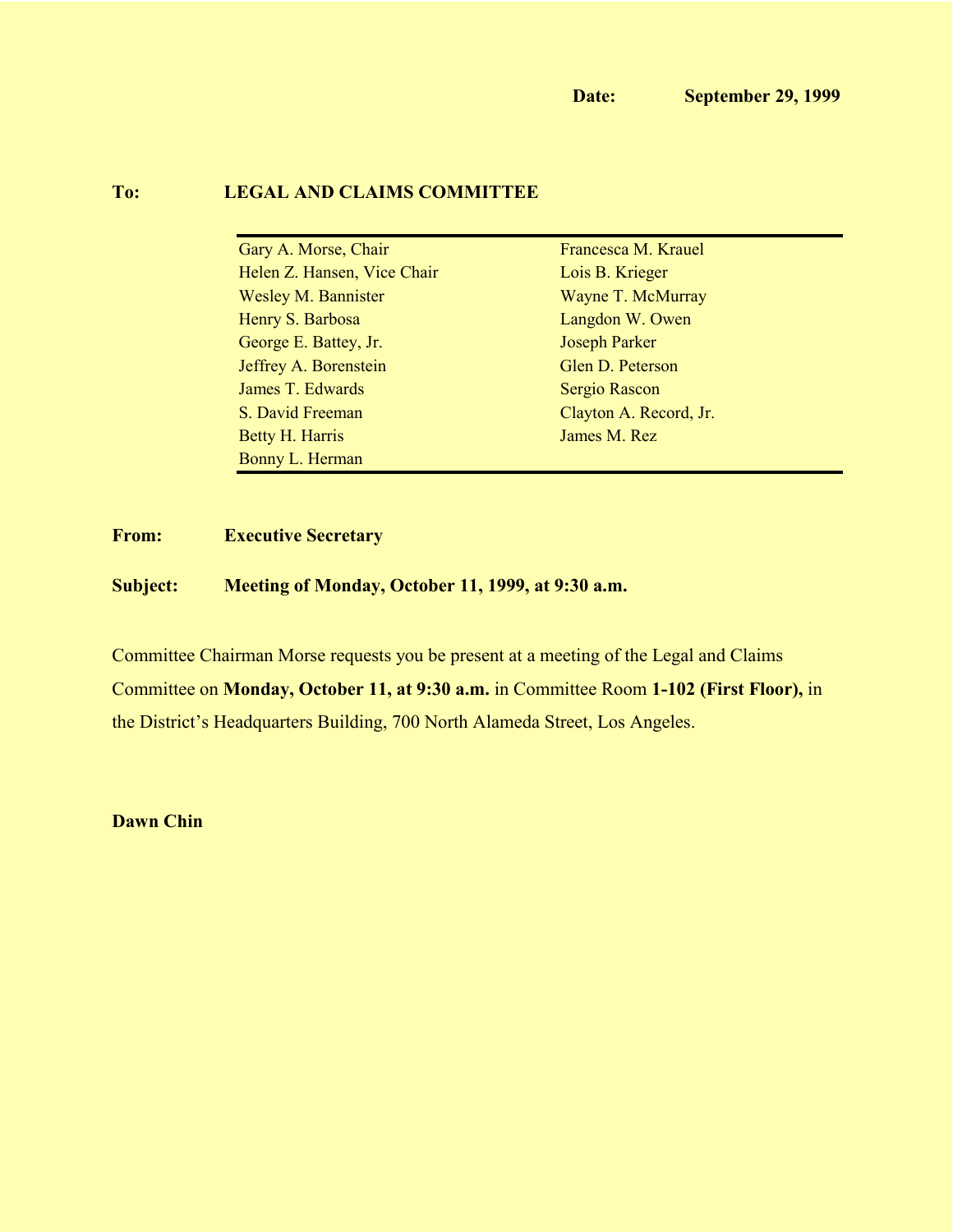

# *Legal and Claims Committee Meeting with Board of Directors\**



# **October 11, 1999 9:30 AM**

**MWD Headquarters Building** ! **Room 1-102, 1st Floor** ! **700 N. Alameda Street** ! **Los Angeles, CA 90012**

*\*The Metropolitan Water District's Legal and Claims Committee meeting is noticed as a joint committee meeting with the Board of Directors for the purpose of compliance with the Brown Act. Members of the Board who are not assigned to the Legal and Claims Committee may participate as members of the Board, whether or not a quorum of the Board is present. In order to preserve the function of the committee as advisory to the Board, members of the Board who are not assigned to the Legal and Claims Committee will not vote on matters before the Legal and Claims Committee.*

- **1. ADDITIONS TO THE AGENDA** (As required by Gov. Code, § 54954.2, subd. (b).)
- **2. OPPORTUNITY FOR MEMBERS OF THE PUBLIC TO ADDRESS THE COMMITTEES ON MATTERS WITHIN THE COMMITTEE'S JURISDICTION** (As required by Gov. Code, § 54954.3, subd.(a).)
- **3. APPROVAL OF THE MINUTES OF THE LEGAL AND CLAIMS COMMITTEE MEETING HELD SEPTEMBER 13, 1999** (a copy has been mailed to each Director)
- **4. CONSENT CALENDAR ITEMS ACTION**

None.

#### **5. OTHER BOARD ITEMS - ACTION**

**9-6** Report on Dewayne Cargill et al. v. Metropolitan, LACSC Case No. BC 191881 (consolidated with LACSC Case Nos. BC 19444 and BS 052318); and Authorization to Amend Contract with Consultant KPMG Peat Marwick for Further Litigation Support Services **[Conference with Legal Counsel--Existing Litigation; to be heard in closed session pursuant to Gov. Code § 54956.9(a)]** (L&C--Action)